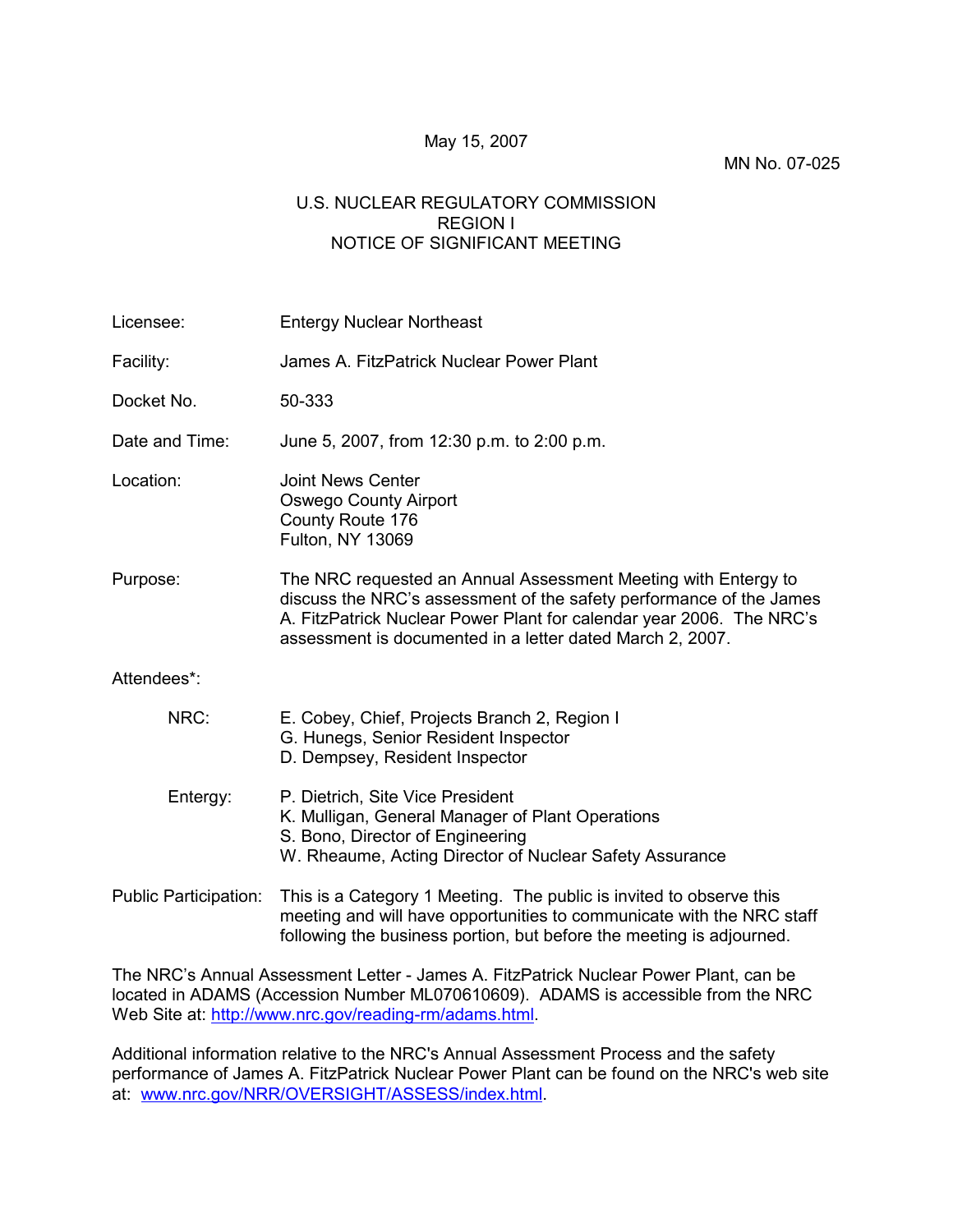Meeting Contact: Eugene W. Cobey, Chief, Projects Branch 2 610-337-5171 E-mail: ewc@nrc.gov

Handicapped persons requiring assistance to attend the meeting shall make their requests known to the NRC meeting contact no later than two business days prior to the meeting. Attendance by NRC personnel at this meeting should be made known by May 29, 2007, via telephone to the NRC meeting contact.

Approved by: **/RA By J. Daniel Orr For/** 

Eugene W. Cobey, Chief Projects Branch 2 Division of Reactor Projects

cc w/encl:

- G. J. Taylor, Chief Executive Officer, Entergy Operations
- M. R. Kansler, President, Entergy Nuclear Operations, Inc.
- J. T. Herron, Senior Vice President for Operations
- M. Balduzzi, Senior Vice President, Northeastern Regional Operations
- W. Campbell, Senior Vice President of Engineering and Technical Services
- C. Schwarz, Vice President, Operations Support
- T. Vitale , General Manager, Plant Operations
- O. Limpias, Vice President, Engineering (ENO)
- J. McCann, Director, Licensing (ENO)
- C. Faison, Manager, Licensing (ENO)
- M. Colomb, Director of Oversight (ENO)
- W. Rheaume, Director, Nuclear Safety Assurance
- J. Costedio, Manager, Regulatory Compliance
- T. McCullough, Assistant General Counsel (ENO)
- M. Balboni, Deputy Secretary,New York State Energy Research and Development Authority
- P. Eddy, New York State Department of Public Service
- S. Lyman, Oswego County Administrator
- Supervisor, Town of Scriba
- C. Donaldson, Esquire, Assistant Attorney General, New York Department of Law
- J. Sniezek, PWR SRC Consultant
- M. Lyster, PWR SRC Consultant
- S. Lousteau, Treasury Department, Entergy Services
- J. Spath, Program Director, New York State Energy Research and Development Authority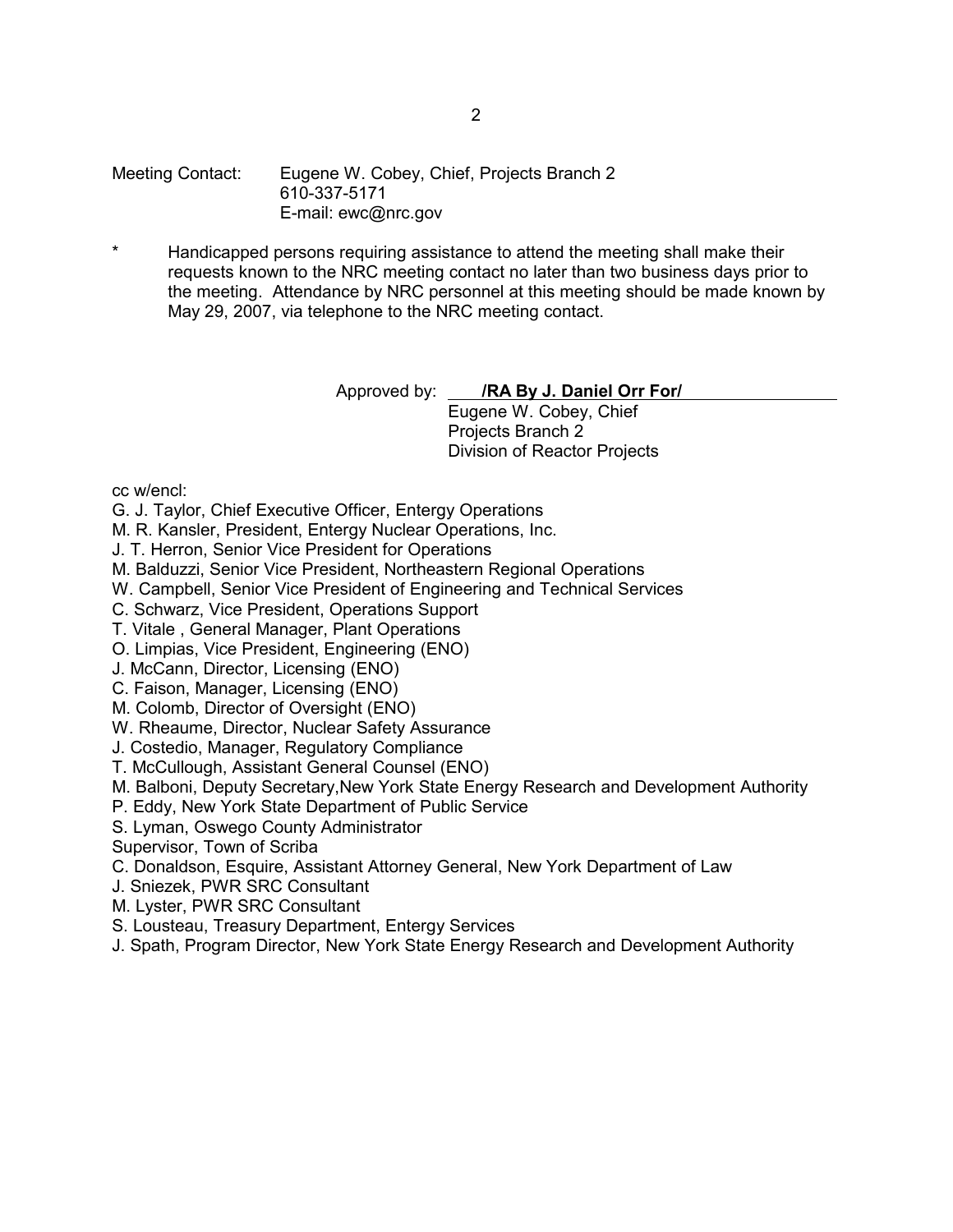Meeting Contact: Eugene W. Cobey, Chief, Projects Branch 2 610-337-5171 E-mail: ewc@nrc.gov

Handicapped persons requiring assistance to attend the meeting shall make their requests known to the NRC meeting contact no later than two business days prior to the meeting. Attendance by NRC personnel at this meeting should be made known by May 29, 2007, via telephone to the NRC meeting contact.

Approved by: **/RA By J. Daniel Orr For/** 

Eugene W. Cobey, Chief Projects Branch 2 Division of Reactor Projects

Distribution:

Executive Director for Operations, OEDO (RIDSEDOMAILCENTER) Deputy Executive Director for Reactor Programs, OEDO (RIDSEDOMAILCENTER) Director, Office of Nuclear Reactor Regulation, NRR (RIDSNRROD) Associate Director, Office of Operating Reactor Oversight and Licensing, NRR/ADRO (RIDSNRRADRO) Director, Division of Inspection and Regional Support, NRR/DIRS (RIDSNRRDIRS) Director, Division of Operating Reactor Licensing, NRR/DORL (RIDSNRRDORL) Project Directorate I-1 (PD1/2), NRR (RIDSNRRDIPMLPDI) Asst. General Counsel Materials Litigation and Enforcement, OGC (RIDSOGCMAILCENTER) S. Collins, RA M. Dapas, DRA D. Lew, DRP J. Clifford, DRP E. Cobey, DRP D. Jackson, DRP J. Lamb, RI OEDO M. Kowal, NRR J. Boska, PM NRR J. Hughey, NRR G. Hunegs, DRP, Senior Resident Inspector D. Dempsey, DRP, Resident Inspector K. Kolek, Resident OA PMNS Region I Docket Room (with concurrences)

**SUNSI Review Complete: \_\_\_\_JDO\_\_\_\_\_\_** (Reviewer's Initials)

DOCUMENT NAME: C:\FileNet\ML071350127.wpd

After declaring this document "An Official Agency Record" it **will** be released to the Public. **To receive a copy of this document, indicate in the box:** "**C**" = Copy without attachment/enclosure "**E**" = Copy with attachment/enclosure "**N**" = No copy

|               | $\mathsf{L}$ - CODY WILL attachment choices to $\mathsf{C}$ is $\mathsf{C}$ - NO CODY |  |          |   |                      |                   |
|---------------|---------------------------------------------------------------------------------------|--|----------|---|----------------------|-------------------|
| OFFICE RI/DRP |                                                                                       |  | RI/PAO   |   | R <sub>I</sub> /DRP  |                   |
| <b>NAME</b>   | $\bigcap$                                                                             |  | DScrenci |   | FCnhev/              |                   |
|               | 14/<br>) ካ                                                                            |  | (一) 5 」  |   | ს 5<br>$^{\prime}$ 4 |                   |
|               |                                                                                       |  |          | ⊢ | RECORD<br>ICIAL      | ∩DV<br><u>UUT</u> |

Accession No: **ML071350127**